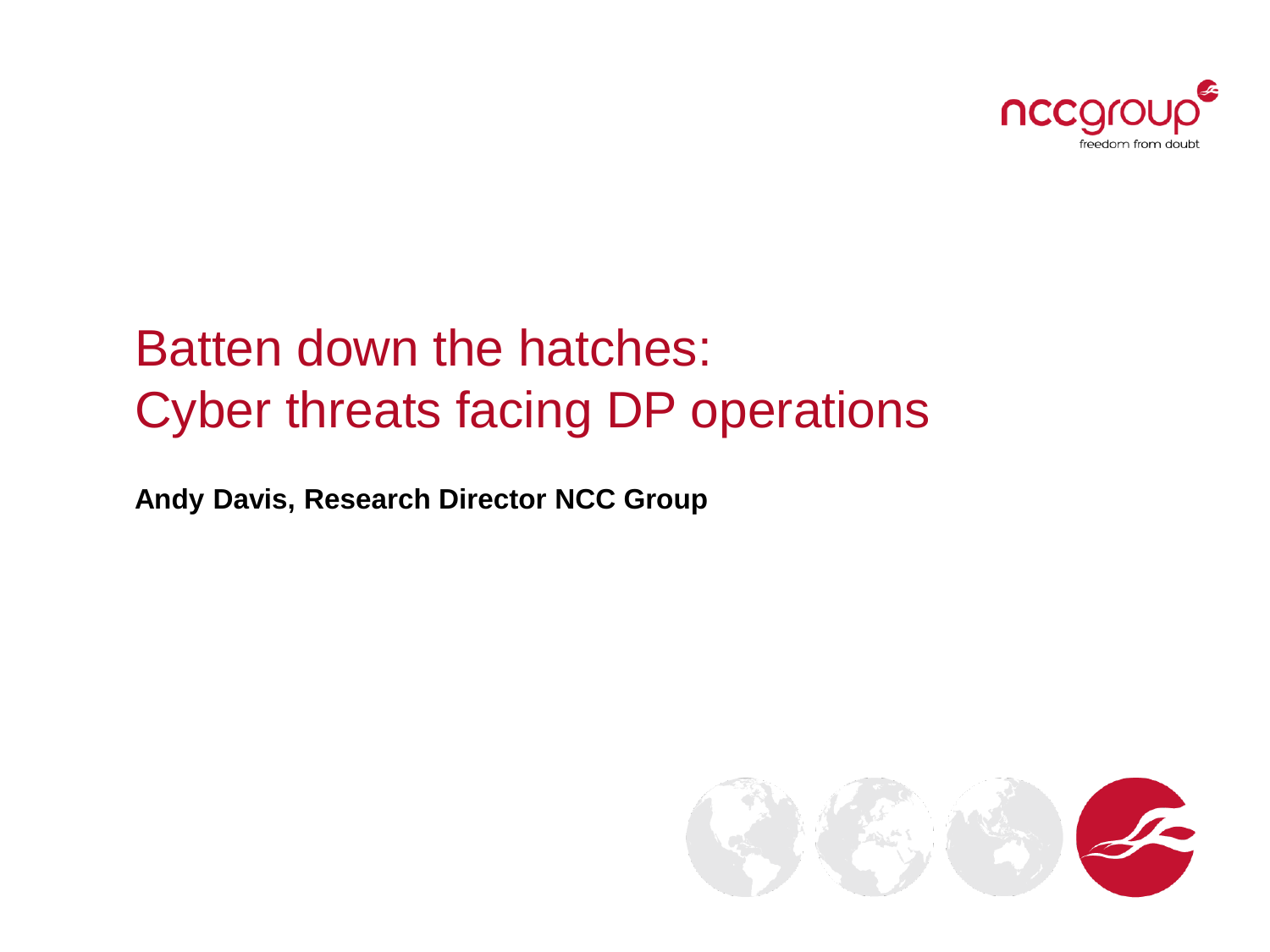

# Agenda

- What are the threats?
- Incidents that could have been caused by cyber attack
- Short and longer term solutions to increase cyber security
- The importance of security awareness

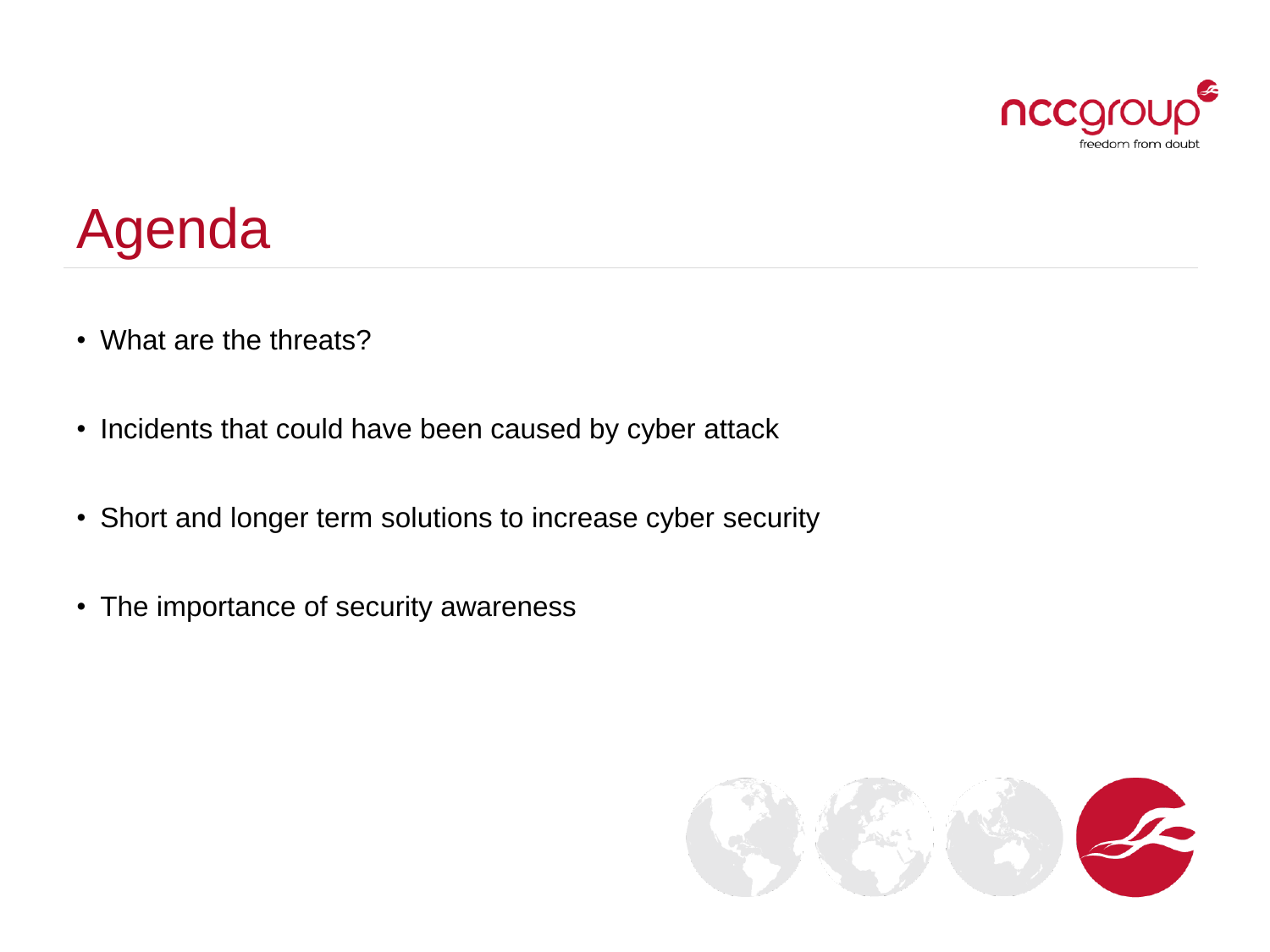

# The threats

- Control systems are becoming more complex
- Older, less secure control protocols are being wrapped in IP
- There is more of an expectation of remote access
- Attackers are becoming more interested in non-conventional IT
- The technical competence of attackers is increasing



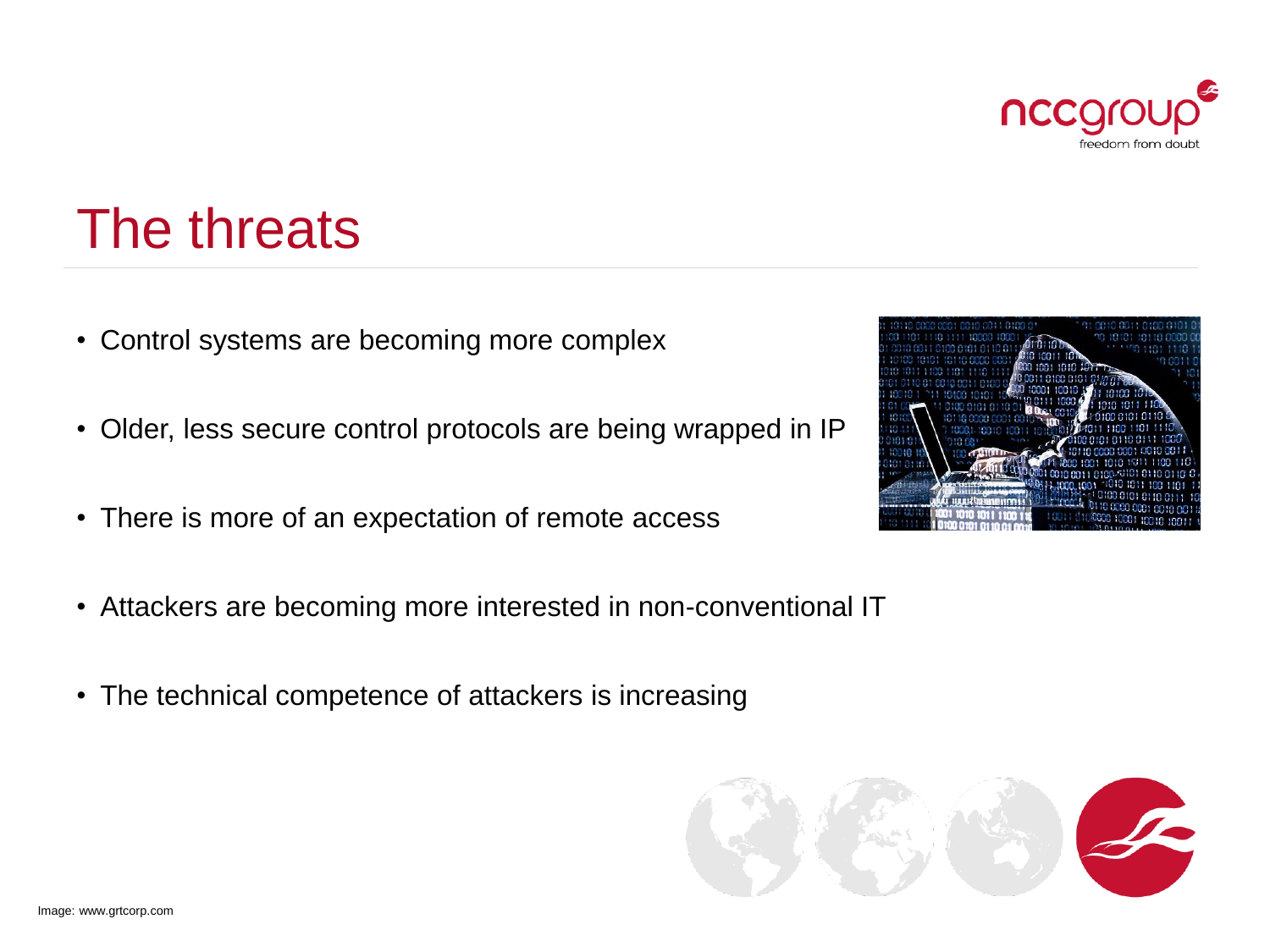

# Control system failure

- IMCA Safety Flash 02/13 Serious DP Diving Incident:
	- Loss of all analogue and digital RBUS Input / Output (I/O) signals
	- Loss of positioning references and environmental signals
	- Subsequent loss of DP control, resulting in a vessel position drift-off
	- Problem was contained in the DP control system rather than the thrusters
	- Power to DP was recycled and the vessel was able to return to full DP auto mode
	- The vessel had drifted off a distance of 240m from the original position
- Investigation determined that the RBUS jammed involving faults in one or more RBUS I/O modules in the DPC-3 cabinet
	- No definitive cause of the jamming was identified
	- A firmware upgrade has now resolved the problem



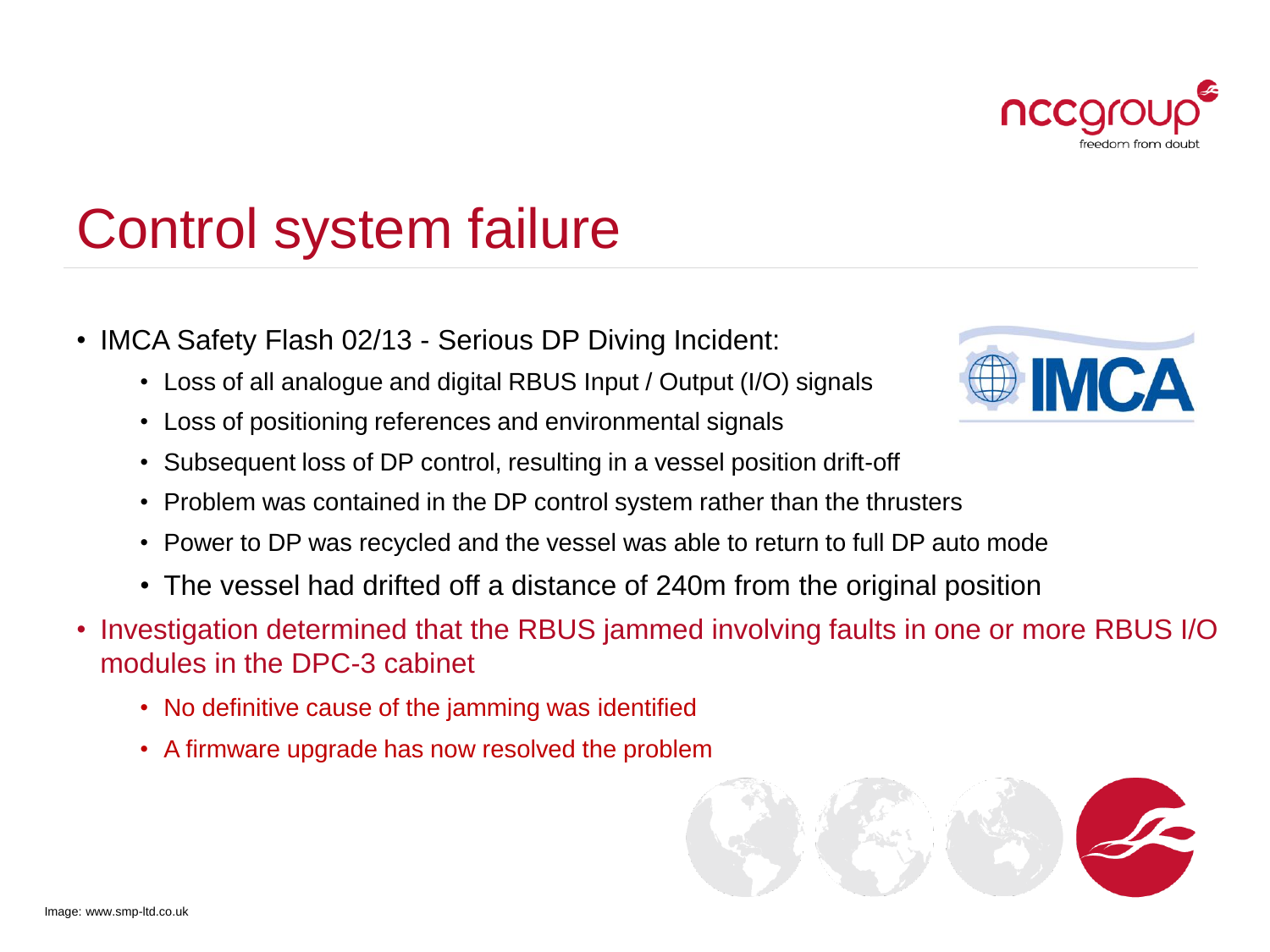

# Unconfirmed cyber security anecdotes

- "An attacker managed to tilt a floating oil rig to one side off the coast of Africa, forcing it to shut down"
- "One rig was so riddled with computer malware that it took 19 days to make it seaworthy again"
- Attacks could "do damage to an offshore drilling rig that could lead to an oil spill." and "Such threats now have the potential to cause environmental damage, energy-supply outages for weeks or months, and even the loss of human life."



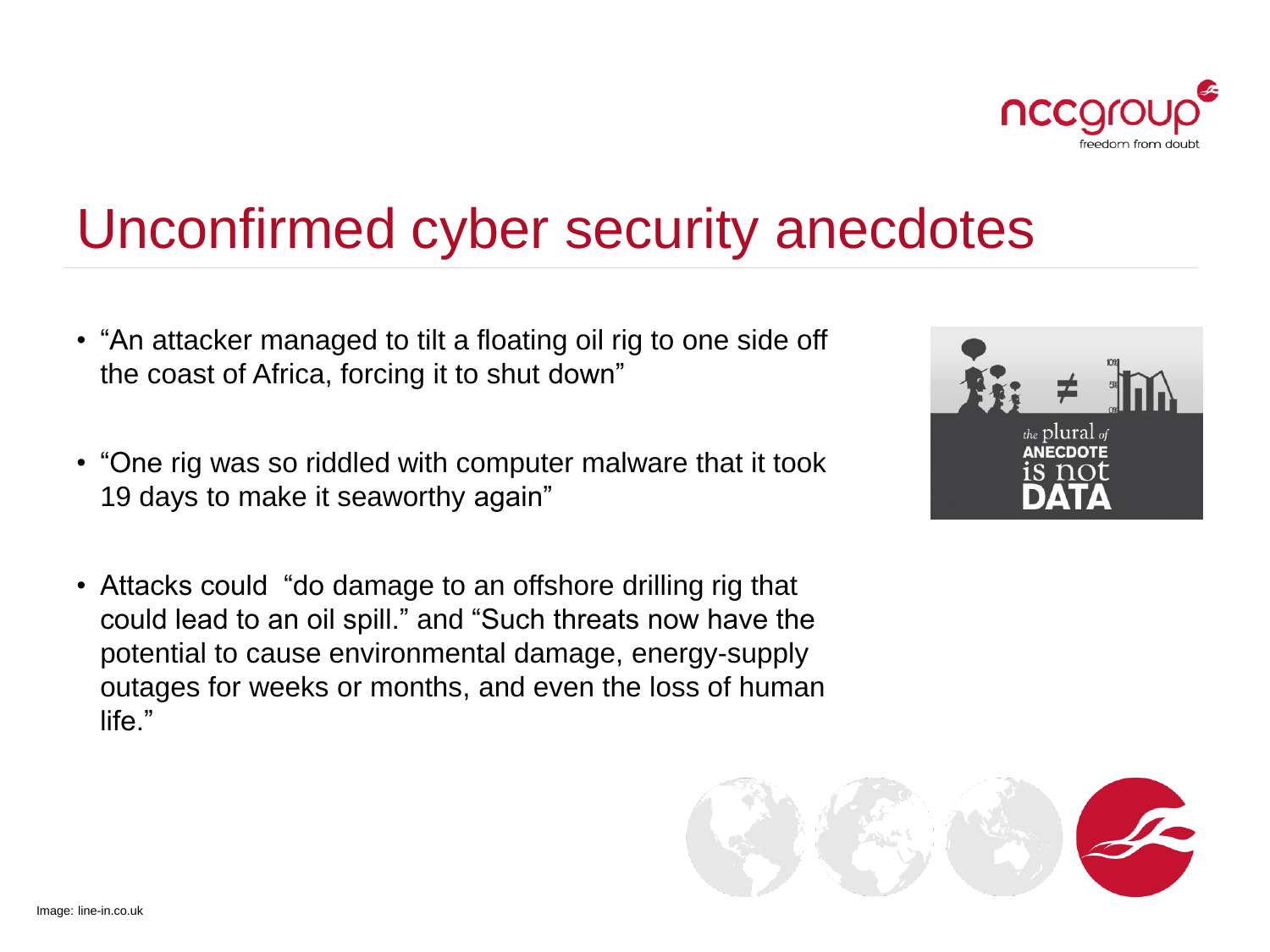

nccgro

freedom from dout

## Short term solutions

- The active threats to DP systems should be identified through threat modelling
- If software/firmware can easily be fixed to mitigate vulnerabilities this should be done
- More complex design-related vulnerabilities need to be contained using segregation technologies



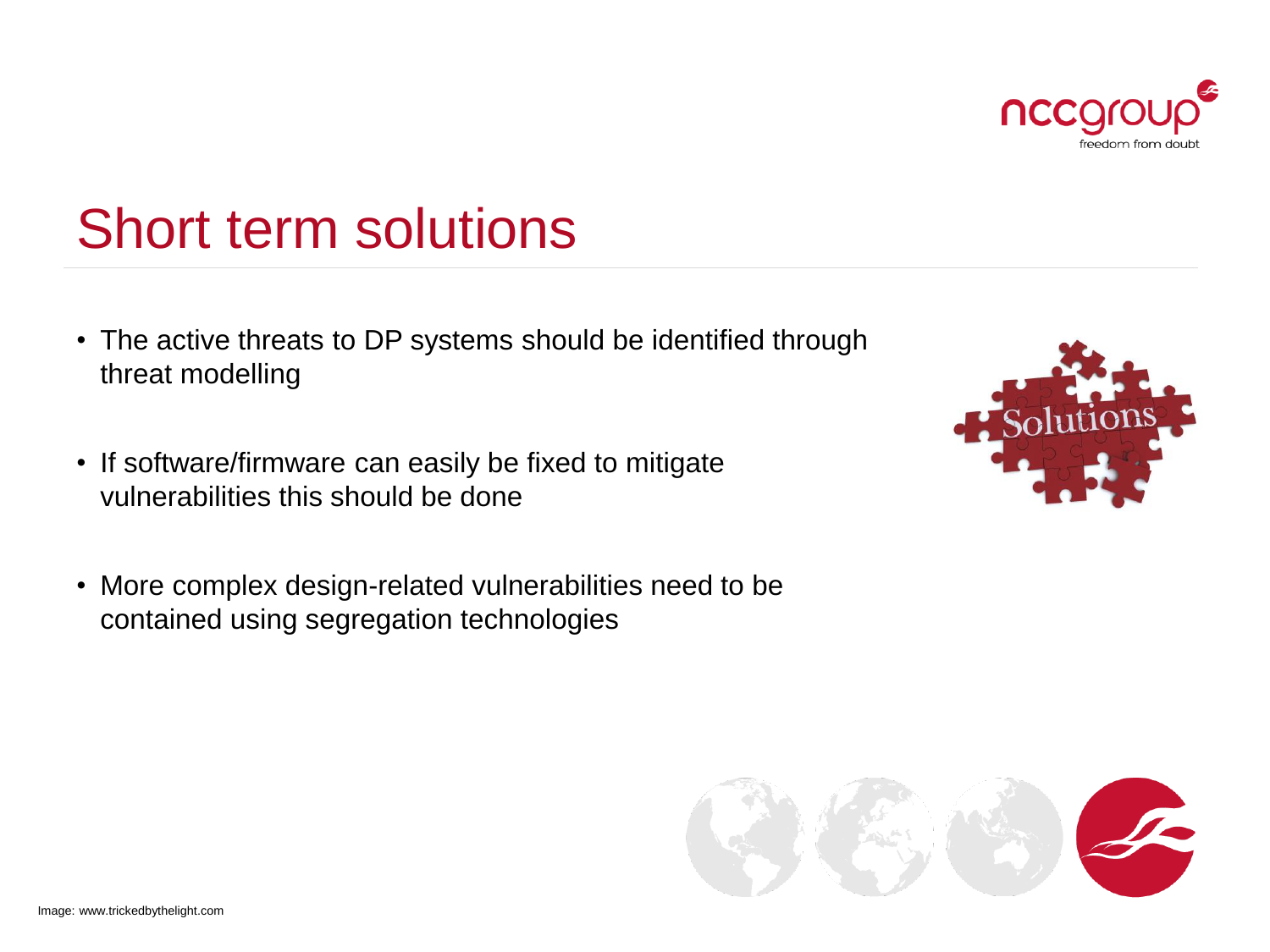

## Longer term solutions

- DP systems developers need to implement an SDL (Secure Development Lifecycle)
- System components and fully integrated solutions should be security regularly tested
- The "bigger picture" should be considered when remote connectivity to any component is required



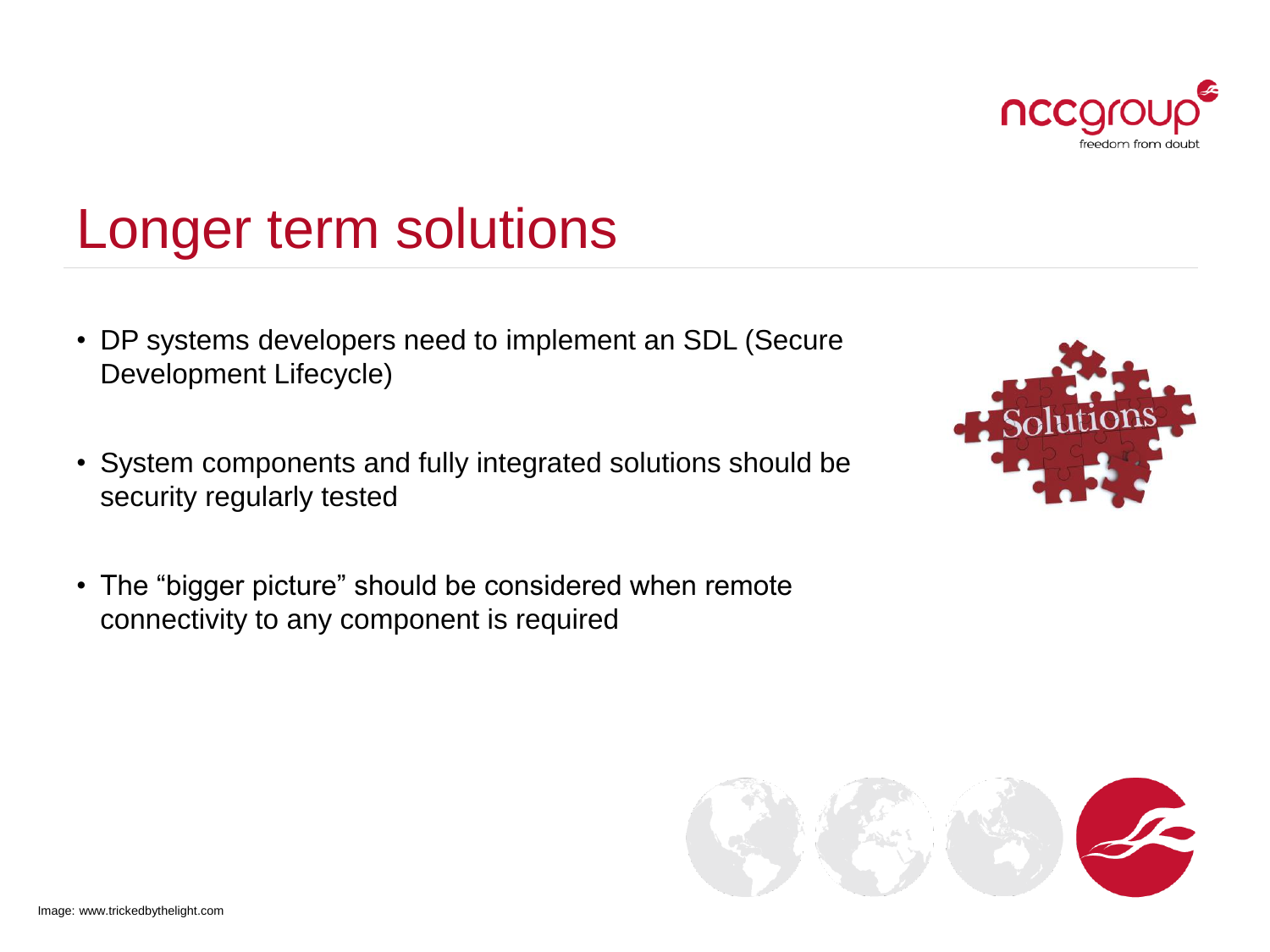

# Raising security awareness

- Effective cyber security starts with security awareness
- Understanding the fundamentals can make a huge difference: You don't need to be an expert to spot potential security risks
- Processes need to be implemented to enable people to raise potential security issues/risks from systems development through to DP operations.